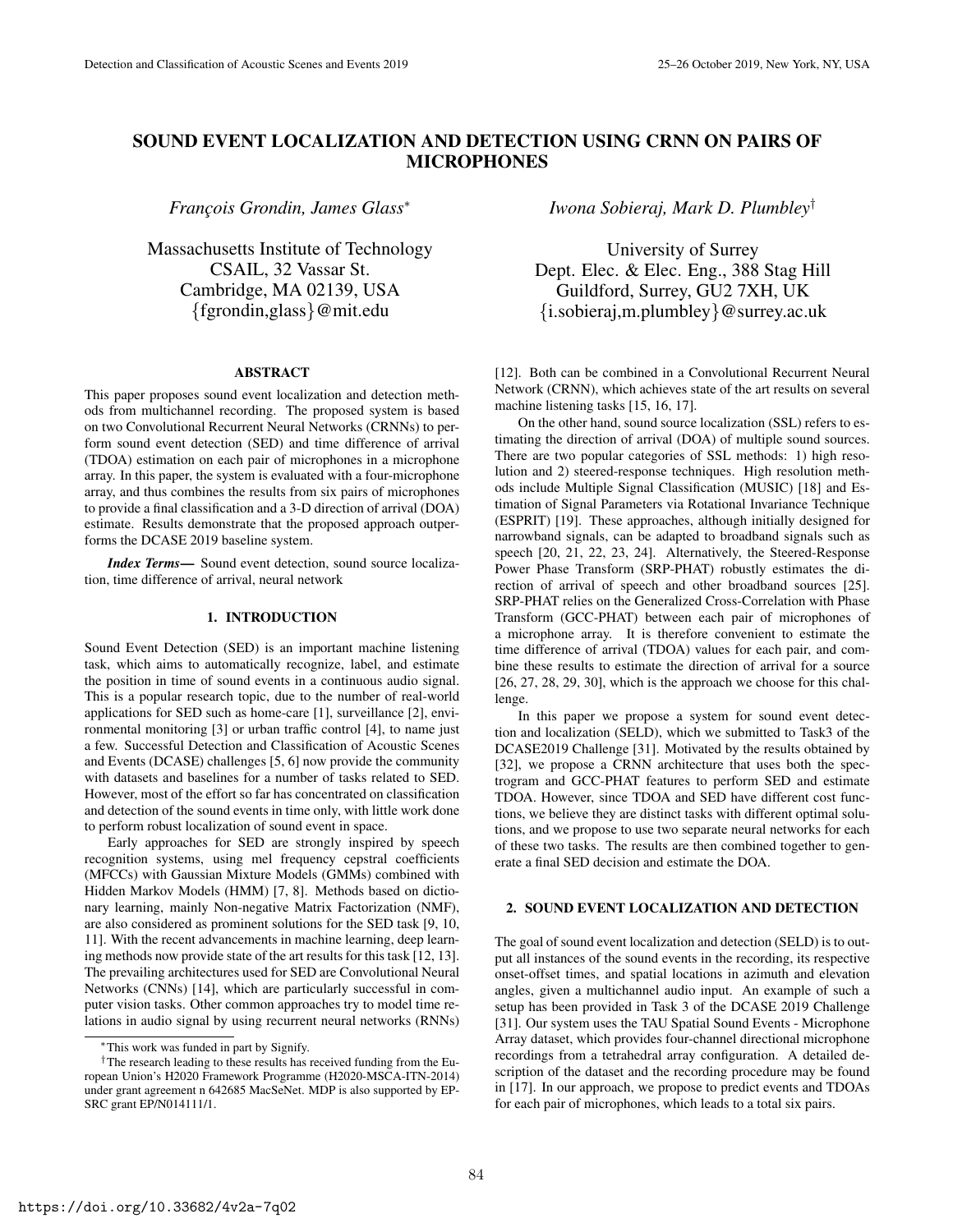#### 3. PROPOSED METHOD

We propose a method based on a combination of two convolutional recurrent neural networks (CRNNs), that share a similar front-end architecture. The first network,  $CRNN_{SED}$ , is trained to detect, label and estimate onset and offsets of sound events from a pair of microphones. The second network,  $CRNN<sub>TDOA</sub>$ , estimates the TDOA for each pair of microphones and each class of sound events. The SED results of all pairs are then combined together and a threshold is applied to make a final decision regarding sound detection for each class. The TDOAs are also combined together for all pairs of microphones and a DOA is generated for each class. To obtain a DOA from the TDOA values, each potential DOA is assigned a set of target TDOAs, which are found during a initial calibration procedure. Figure 1 shows the overall architecture of the proposed system. The following subsections describe in details each building block of the system.



Figure 1: Architecture of the proposed system.

# 3.1. Calibration

The search space around the microphone array is discretized into Q DOAs, which are indexed by  $q \in \mathcal{Q} = \{1, 2, ..., Q\}$ . Each DOA  $q$  is associated to an azimuth and an elevation, denoted by  $(\phi_q, \theta_q)$ , where  $\phi_q \in \{-180^\circ, -170^\circ, \dots, +170^\circ\}$  and  $\theta_q \in$  $\{-40^\circ, -30^\circ, \dots, +40^\circ\}$ , which corresponds to the discrete angles used when recording the DCASE dataset [31]. The number of microphones corresponds to  $M \in \mathbb{N}$ , and the number of pairs to  $P \in \mathbb{N}$ , where  $P = M(M-1)/2$ . Each DOA q also corresponds to a vector  $\tau^q \in \mathcal{D}^P$  of TDOA values, where  $\mathcal{D} = \{-\tau_{\max}, \ldots, +\tau_{\max}\}\$  and the cardinality  $|\mathcal{D}| = G$ . The expressions  $\tau_{\text{max}} \in \mathbb{R}^+$  and  $G \in \mathbb{N}$  stand for the maximum TDOA and the number of discrete TDOA values, respectively. Assuming free field propagation of sound, the microphone array geometry and the speed of sound provide enough information to estimate the TDOA values of each DOA. However, the free field assumption becomes inaccurate when dealing with a closed microphone array (e.g. when microphones are installed around a filled support), and thus calibration based on the recorded signals is needed and is performed offline.

The expression  $X_{m}^{t}[k] \in \mathbb{C}$  stands for the Short-Time Fourier Transform (STFT) coefficient at frame index  $t \in \mathbb{N}$ , microphone index  $m \in \mathcal{M} = \{1, 2, ..., M\}$  and bin index  $k \in \mathcal{K} =$  ${K_{\min}, K_{\min} + 1, \ldots, K_{\max}}$ , where  $K = K_{\max} - K_{\min}$  stands for the total number of frequency bins used. The frame size and hop size correspond to  $N \in \mathbb{N}$  and  $\Delta N \in \mathbb{N}$ , respectively, and the spectral content thus spans frequencies in the interval  $[K_{\min}f_S/N, K_{\max}f_S/N]$  Hz, where  $f_S \in \mathbb{R}_+$  stands for the sample rate in samples/sec. The complex cross-spectrum  $X_{i,j}^t[k]$  for each microphone pair  $(i, j) \in \mathcal{P} = \{(x, y) \in \mathcal{M}^2 : x < y\}$ 

corresponds to:

as:

$$
X_{i,j}^{q, \mathcal{T}_q}[k] = \sum_{t \in \mathcal{T}_q} X_i^t[k] X_j^t[k]^*
$$
 (1)

where  $\mathcal{T}_q$  is a set that contains all the frame indexes where a single source is active at DOA q, and  $(\dots)^*$  stands for the complex conjugate operator. The Generalized Cross-Correlation with Phase Transform (GCC-PHAT) is then computed as follows:

$$
x_{i,j}^{q, \mathcal{T}_q}[\tau] = \sum_{k \in \mathcal{K}} W_{i,j}[\tau, k] \frac{X_{i,j}^{q, \mathcal{T}_q}[k]}{|X_{i,j}^{q, \mathcal{T}_q}[k]|} \tag{2}
$$

where  $W_{i,j}[\tau, k] = \exp(2\pi\sqrt{-1}\tau k/N)$ , with  $\tau \in \mathcal{D}$ . The TDOA value for the pair  $(i, j)$  and DOA q is then estimated

$$
\bar{\tau}_{i,j}^q = \underset{\tau \in \mathcal{D}}{\arg \max} \, \{ x_{i,j}^{q, \mathcal{T}_q}[\tau] \}. \tag{3}
$$

Since there is a limited amount of sound events per DOA in the training dataset, the estimated TDOAs  $\bar{\tau}_{i,j}^q \forall (i,j) \in \mathcal{P}, \forall q \in \mathcal{Q}$ can be noisy. To cope with this limitation, we apply a polynomial fitting method with an order of 27 (found empirically). For each discrete elevation angle  $\theta \in \{-40^\circ, -30^\circ, \dots, +40^\circ\},\$ there are 36 azimuths  $\phi \in \{-180^\circ, -170^\circ, \dots, +170^\circ\}$ , and the TDOAs associated to these azimuths vary smoothly. Therefore, for each pair  $(i, j)$  and elevation  $\theta$ , we concatenate the estimated TDOAs three times to create a signal that spans over the azimuths  $\phi \in \{-540^\circ, -530^\circ, \dots, +540^\circ\}$  and avoids the discontinuities observed at  $-180^\circ$  and  $170^\circ$  within the initial range. A first polynomial fitting is then performed, and the outliers are removed prior to performing a second fitting, which finally provides the estimated TDOA  $\tau_{i,j}^q$  for each DOA q for the pair  $(i, j)$ :

$$
\tau_{i,j}^q = \text{polyfit}(\bar{\tau}_{i,j}^q, 27). \tag{4}
$$

Figure 2 shows an example of the proposed method and how it deals effectively with outliers. Note that once the polynomial coefficients are obtained, the TDOAs are only estimated in the region of interest, which is in the range  $\phi \in \{-180^\circ, -170^\circ, \dots, +170^\circ\}.$ 



Figure 2: Calibration model for DOA estimation. First polynomial fit is shown as a dashed line, and the second one after removing the outliers is a solid line.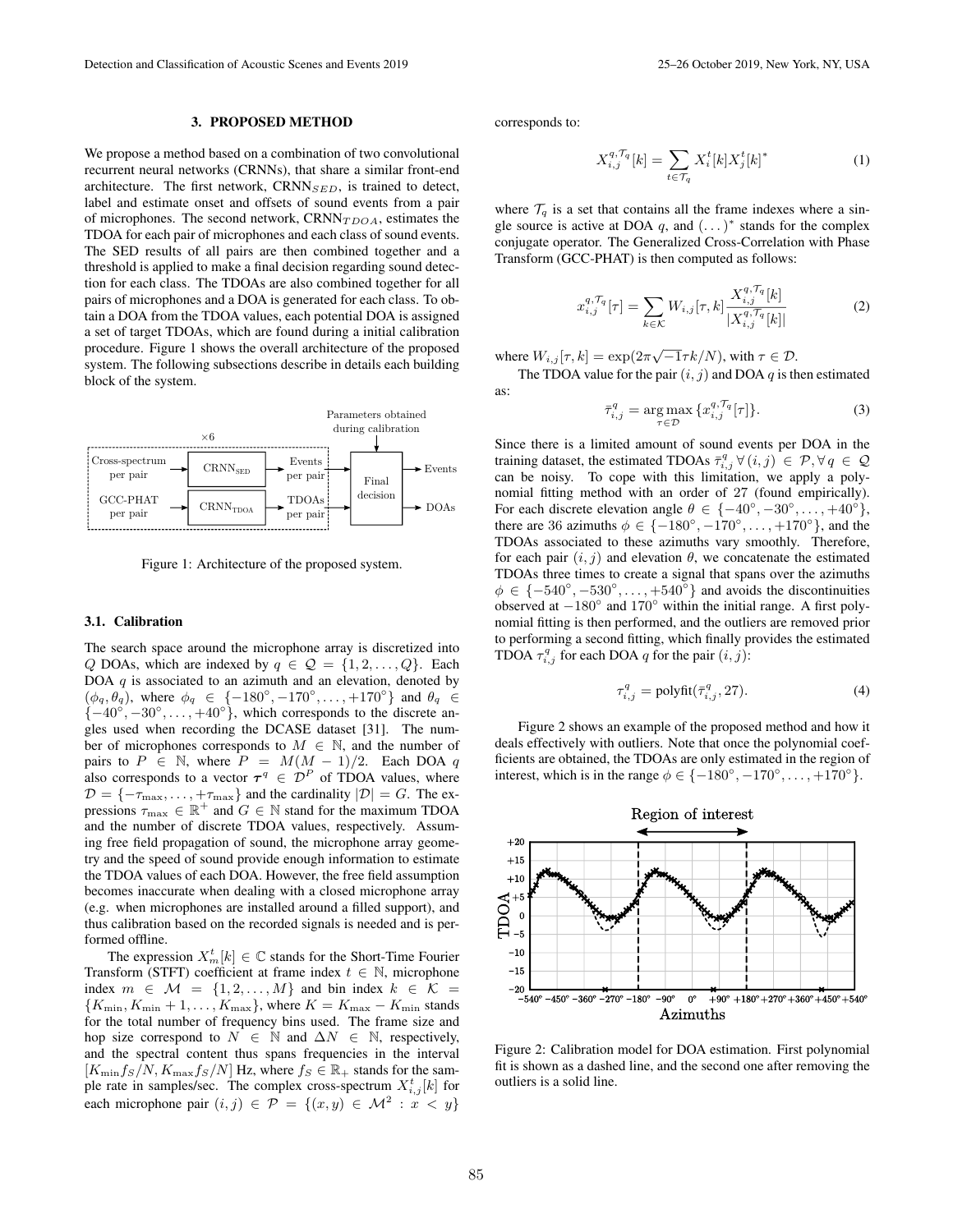

Figure 3: Architecture of CRNN $_{SED}$  and CRNN $_{TDOA}$ 

#### 3.2. Neural network architecture

The main building block of our system are two CRNNs that share a similar front-end architecture, as shown in Fig. 3.

The network consists of two branches. This first is a series of convolutional layers (CNN), that process the log amplitude and phase of the instantaneous complex cross-spectrum input spectrograms (as in  $(1)$ ) between microphones i and j. In parallel, GCC-PHAT features (as in  $(2)$ , but for a single frame t) are fed into a branch of a network that consists of two feed-forward layers. The outputs of two branches are concatenated and passed to a Bidirectional Gated Recurrent Unit (Bi-GRU) layer. The resultant vector is considered as a task dependent embedding of the input data. The embedding is passed to two feed forward layers, followed by an activation function, which depends on the task of the network.

 $CRNN_{SED}$  is trained in a supervised manner using SED labels, i.e. information about the onset, offset and label of a sound event. As SED task may be pinned down to a multi-label classification of time frames, we use binary cross entropy as a loss function of the network. A Sigmoid activation function outputs the probabilities between 0 and 1 of each class for each time frame.

 $CRNN<sub>TDOA</sub>$  is trained on TDOA labels for each pair of microphones. The problem of TDOA estimation is defined in a regression framework. Hence, Mean Squared Error (MSE) loss is used to train the network. Similarly to the CRNN $_{SED}$ , the network consists of CNNs and GRU, followed by an activation function, Hyperbolic Tangent (tanh) in this case, scaled by  $\tau_{\text{max}}$  as the TDOA value lies in the range  $[-\tau_{\text{max}}, +\tau_{\text{max}}]$ . Note that the TDOA is only estimated over segments (i.e. audio samples for a given time interval) where the corresponding sound event is active according to the reference labels, as proposed in [32].

Both networks are trained separately on all pairs of microphones, using segments of 3 seconds selected randomly amongst the training dataset, and using the Adam optimizer with a learning rate of  $10^{-3}$  and a batch size of 16. We stopped training the network when no further improvement is observed on the validation set, that is after 120,000 segments for CRNN $_{SED}$  and 160,000 segments for CRNN<sub>TDOA</sub>.

# 3.3. Event detection

CRNN $_{SED}$  returns a value  $e_{i,j}^t[c] \in [0,1]$  for each pair of microphones  $(i, j)$  and class  $c \in \{1, 2, \ldots, C\}$ . These values are summed up for all pairs and each class, and normalized by the number of pairs, which leads to a new expression  $e^t[c] \in [0, 1]$ :

$$
e^{t}[c] = \frac{1}{P} \sum_{i=1}^{M} \sum_{j=i+1}^{M} e^{t}_{ij}[c].
$$
 (5)

An event from class  $c$  is then considered to be detected at frame  $t$  if  $e^t[c]$  exceeds a threshold, which is class specific:

$$
E^{t}[c] = \begin{cases} 1 & e^{t}[c] \ge \epsilon[c] \\ 0 & e^{t}[c] < \epsilon[c] \end{cases} . \tag{6}
$$

A post-filter method finally ensures that each sound event lasts a minimum amount of frames (denoted by  $\gamma$ ) to avoid false detection of sporadic events. For evaluation purpose, the event activity is usually defined for a given segment l, where  $\mathcal{T}^l = \{tL, tL + \}$  $1, \ldots, t(L+1)-1$ } holds the L frames that belong to segment l. The estimated event activity  $Event_E^l[c]$  is then said to be active if at least one frames within the interval indicates the event is active.

### 3.4. DOA estimation

Similarly to CRNN $_{SED}$ , CRNN $_{TDOA}$  returns an estimated TDOA  $\hat{\tau}_{i,j}^{t}[c]$  for each class c and pair of microphone  $(i, j)$  at frame t. For each DOA at index q, the estimated TDOAs  $\hat{\tau}_{i,j}^{t}[c]$  are compared to the theoretical values  $\tau_{i,j}^q$  obtained from polynomial fitting during the calibration step. A Gaussian kernel with a variance of  $\sigma^2$  then generates a value close to 1 when both TDOAs are close to each other, whereas this value goes to zero when the difference increases. All DOAs are scanned for each class, and the one that returns the maximum sum corresponds to the estimated DOA index  $q^{t}[c]^{*}$ :

$$
q^{t}[c] = \underset{q \in \mathcal{Q}}{\arg \max} \sum_{i=1}^{M} \sum_{j=i+1}^{M} \exp\left[\frac{\left(\hat{\tau}_{ij}^{t}[c] - \tau_{ij}^{q}\right)^{2}}{2\sigma^{2}}\right].
$$
 (7)

The estimated DOAs are then concatenated in  $\mathrm{DOA}_E^t$ :

$$
\mathbf{DOA}_{E}^{t} = \{ (\phi_{q^t[c]}, \theta_{q^t[c]}) \} \forall c \text{ where } \hat{E}^{t}[c] = 1.
$$
 (8)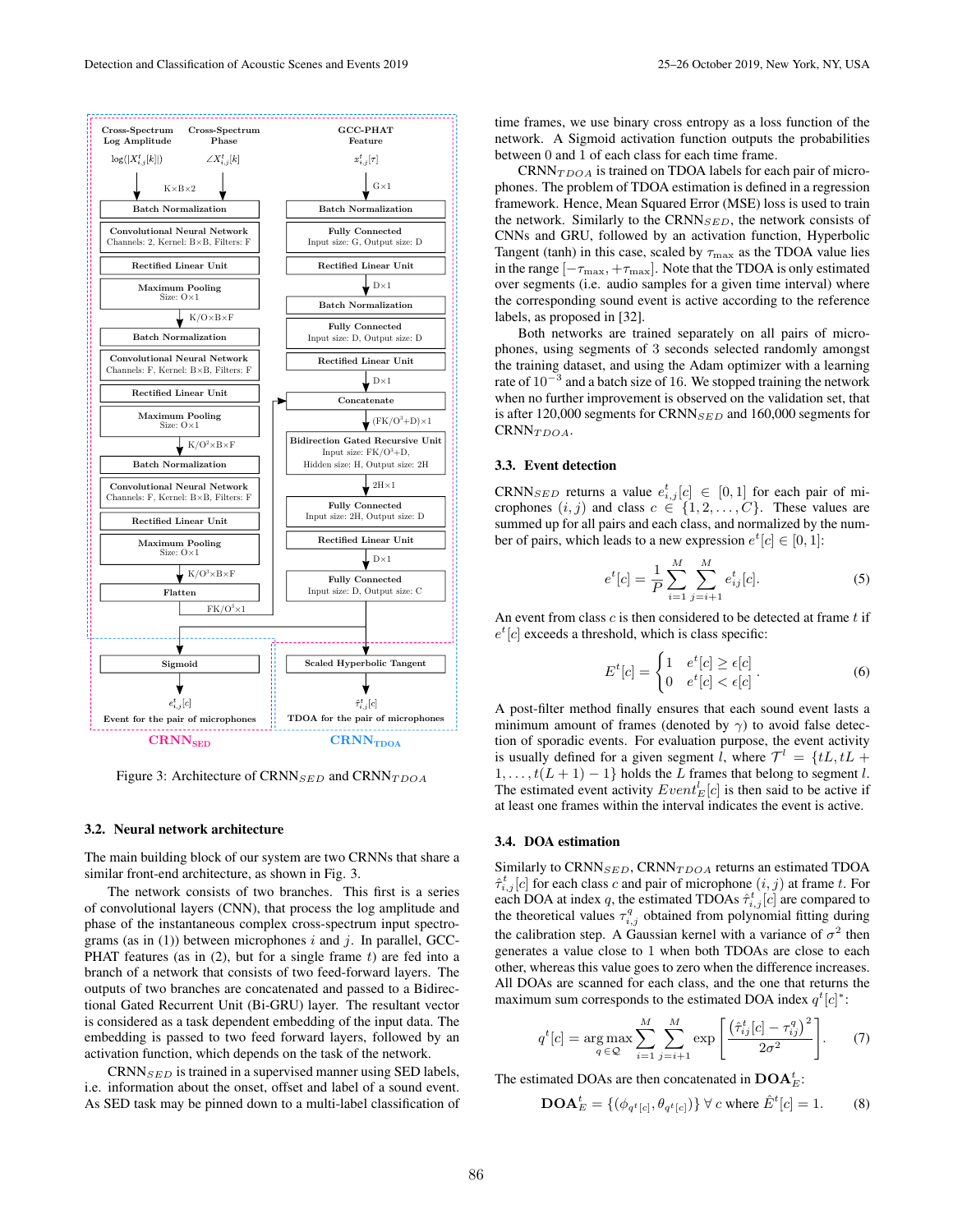#### 4. RESULTS

The proposed system is evaluated on the DCASE 2019 development dataset. This set is divided into 4 cross-validation splits of 100 one-minute recordings each, as described in [17]. Table 1 lists the parameters used in the experiments. The sample rate  $f<sub>S</sub>$  and the number of microphones M match the DCASE dataset parameters. The frame size  $N$  corresponds to 43 msecs, which allows a good trade-off between time and frequency resolutions. The hop size  $\Delta N$  provides a spacing of 20 msecs between frames, which corresponds to the hop length for evaluation in the actual challenge. The values of  $K_{\text{min}}$  and  $K_{\text{max}}$  are set to provide a frequency range that goes up to 12 kHz (and exclude the DC component), which is where most of the sound event energy lies. The parameter  $\gamma$  is chosen to ensure a minimum sound event duration of 100 msecs, and the standard deviation  $\sigma$  is found empirically to provide a good DOA resolution with G TDOA values. The maximum value for a TDOA is set such that this includes all possible TDOA values for the actual array geometry. Finally, the neural network hyperparameters  $B, F, O, H$  and  $D$  are found empirically from observed performances with the validation set. Also note that the event thresholds  $\epsilon[c]$  are found empirically by scanning values between 0 and 1 and selecting thresholds that lead to the best event detection metrics on the validation set.

| Param.           | Value | Param.        | Value | Param. | Value |
|------------------|-------|---------------|-------|--------|-------|
| JS               | 48000 | $K_{\rm min}$ |       |        |       |
| М                |       | $K_{\rm max}$ | 513   |        | 64    |
| N                | 2048  |               | G     |        |       |
| $\Delta N$       | 960   |               | 2.0   |        | 512   |
| $\tau_{\rm max}$ | 20.0  |               | 101   |        | 256   |

Table 1: Parameters of the proposed system

To evaluate the performance of the system, events are defined for segments of 1 sec  $(L = 50)$ . We define the number of true positives  $(TP<sup>l</sup>)$  for segment l as the number of correctly estimated events with respect to the reference events activity  $(Event_R^l[c])$ :

$$
TP^{l} = \sum_{c=1}^{C} Event_{E}^{l}[c] \cdot Event_{R}^{l}[c]. \tag{9}
$$

Similarly, the number of false negatives  $(FN<sup>l</sup>)$  and false positives  $(FP<sup>l</sup>)$  are given by:

$$
FN^{l} = \sum_{c=1}^{C} Event_{E}^{l}[c] \cdot (1 - Event_{R}^{l}[c])
$$
 (10)

$$
FPl = \sum_{c=1}^{C} (1 - Event_El[c]) \cdot Event_Rl[c].
$$
 (11)

Finally the total number of active events corresponds to:

$$
N^l = \sum_{c=1}^{C} Event_R^l[c].
$$
 (12)

We then define substitutions  $(S^l)$ , deletions  $(D^l)$  and insertions  $(I^l)$ are defined as:

$$
S^{l} = \min\{FN^{l}, FP^{l}\}\tag{13}
$$

$$
Dl = \max\left\{0, FNl - FPl\right\}
$$
 (14)

$$
Il = \max\{0, FPl - FNl\}.
$$
 (15)

This leads to the event rate (ER) and F1-score (F) metrics [33]:

$$
ER = \frac{\sum_{l} S^l + \sum_{l} D^l + \sum_{l} I^l}{\sum_{l} N^l}
$$
\n(16)

$$
F = \frac{2\sum_{l}TP^{l}}{2\sum_{l}TP^{l} + \sum_{l}FN^{l} + \sum_{l}FP^{l}}.
$$
 (17)

The DOA metrics consist of the DOA error (DOAE) and frame recall (FR) [16]. The DOAE is obtained as follows:

$$
DOAE = \left(\sum_{t=1}^{T} D_E^t\right)^{-1} \sum_{t=1}^{T} \mathcal{H}(\mathbf{DOA}_R^t, \mathbf{DOA}_E^t)
$$
(18)

where  $D_E^t$  denotes the number of estimated events,  $\mathcal{H}(\dots)$  stands for Hungarian algorithm [16] and  $\mathrm{DOA}_R^t$  represents the reference DOA. The pair-wise costs between individual predicted and reference DOAs corresponds to:

$$
h = \arccos\left(\sin\phi_E\sin\phi_R + \cos\phi_E\cos\phi_R\cos\left(\theta_R - \theta_E\right)\right)
$$
\n(19)

where  $\phi_E$  and  $\phi_R$  stand for the azimuth of the estimated and reference DOA, respectively, and  $\theta_E$  and  $\theta_R$  stand for the elevation of the estimated and reference DOA, respectively.

Finally, the frame recall corresponds to the following expression, where  $D_R^t$  denotes the number of reference events, and  $\mathbb{1}(\dots)$ stands for the indicator function that generates an output one if the condition ( $D_R^t = D_E^t$ ) is met, or zero otherwise:

$$
FR = \frac{1}{T} \sum_{t=1}^{T} \mathbb{1}(D_R^t = D_E^t).
$$
 (20)

Table 2 summarizes the results for the baseline and the proposed method. This shows that the proposed system outperforms the baseline for all metrics, and improves particularly the accuracy of the estimated DOA.

| Method          | Dataset | ER   | F        | <b>DOAE</b>  | FR.   |
|-----------------|---------|------|----------|--------------|-------|
| <b>Baseline</b> | Dev.    | 0.35 | 80.0%    | $30.8^\circ$ | 84.0% |
|                 | Eval.   | 0.28 | 85.4%    | $24.6^\circ$ | 85.7% |
| Proposed        | Dev.    | 0.21 | $87.2\%$ | $6.8^\circ$  | 84.7% |
|                 | Eval.   | 0.14 | $92.2\%$ | $7.4^\circ$  | 87.5% |

Table 2: Performances in terms of Error Rate (ER – less is better), F score (F – more is better), Direction of Arrival Error (DOA – less is better) and Frame Recall (FR – more is better).

## 5. CONCLUSION

In this paper, we propose a system to detect sound events and estimate their TDOA for each pair of microphones, which then combines them to detect sound events and estimate their DOA for a fourmicrophone array. The proposed method outperforms the DCASE 2019 baseline system.

In future work, additional neural networks architecture should be investigated for SELD. Moreover, making the system work online (by using unidirectional GRU layers for instance) would make the method appealing for real-world applications.